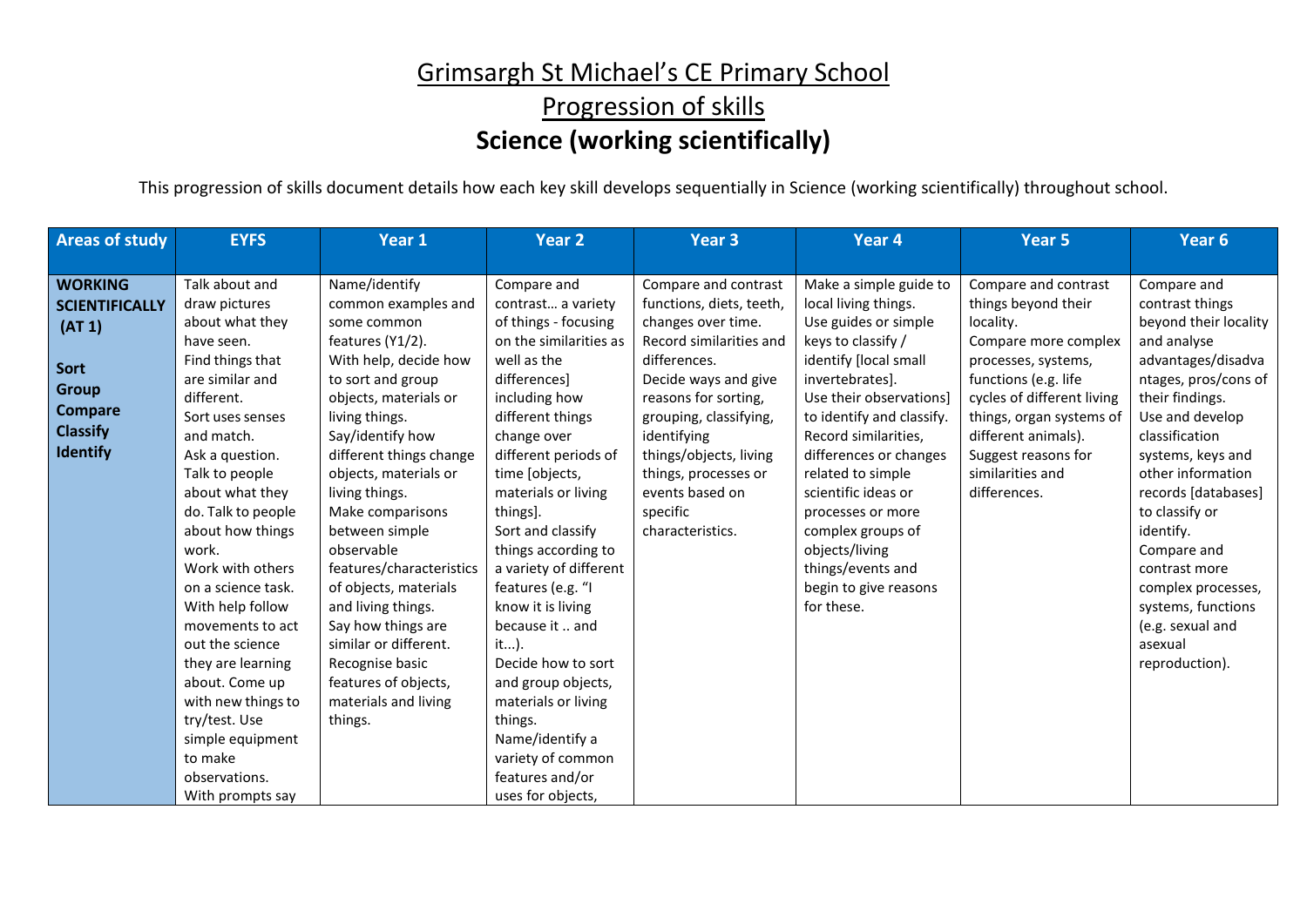| <b>Research</b><br>finding things<br>out using a<br>wide range of<br>secondary<br>sources of<br>information<br>and recognising<br>that scientific<br>ideas change<br>and develop<br>over time | what they have<br>seen/what has<br>happened. Build up<br>resilience and try<br>different ideas. | Find out about the<br>work of famous<br>scientists (historical &<br>modern day) (Y1/2).<br>Use simple and<br>appropriate secondary<br>sources (such as books,<br>photographs and<br>videos) to find things<br>out / find answers.<br>$(Y1/2)$ .<br>Ask people questions<br>$(Y1/2)$ . | materials or living<br>things.<br>Name/Identify<br>common examples<br>and some common<br>features.<br>Find out about the<br>work of famous<br>scientists - historical<br>& modern day<br>$(Y1/2)$ .<br>Use simple and<br>appropriate<br>secondary sources<br>(such as books,<br>photographs and<br>videos) to find<br>things out / find<br>answers. (Y1/2).<br>Ask people<br>questions (Y1/2). | Create/invent design<br>something based on<br>what they have found<br>out applying both<br>research and/or<br>practical experiences<br>$(Y3/4)$ .<br>Find out about the<br>work of famous<br>scientists historical<br>and modern day<br>$(Y3/4)$ .<br>Finding things out<br>using secondary<br>sources of information<br>$(Y3/4)$ . | Recognise when and<br>how secondary sources<br>might help them to<br>answer questions that<br>cannot be answered<br>through practical<br>investigations.<br>Create/invent/ design<br>something based on<br>what they have found<br>out applying both<br>research and/or<br>practical experiences.<br>$(Y3/4)$ .<br>Find out about the<br>work of famous<br>scientists (historical &<br>modern day) (Y3/4). | Research the work of<br>famous scientists<br>(historical and modern<br>day) and use this to find<br>out how scientific ideas<br>have changed over<br>time.<br>Find things out using a<br>wide range of<br>secondary sources of<br>information. | Research the work<br>of famous scientists<br>(historical & modern<br>day) and use this to]<br>explain how<br>scientific ideas have<br>developed over<br>time and had an<br>impact on our lives.<br>Interview people to<br>find out information<br>and collect data.<br>Recognise which<br>secondary sources<br>will be most useful<br>to research their<br>ideas and begin to<br>separate opinion<br>from fact. |
|-----------------------------------------------------------------------------------------------------------------------------------------------------------------------------------------------|-------------------------------------------------------------------------------------------------|---------------------------------------------------------------------------------------------------------------------------------------------------------------------------------------------------------------------------------------------------------------------------------------|------------------------------------------------------------------------------------------------------------------------------------------------------------------------------------------------------------------------------------------------------------------------------------------------------------------------------------------------------------------------------------------------|-------------------------------------------------------------------------------------------------------------------------------------------------------------------------------------------------------------------------------------------------------------------------------------------------------------------------------------|------------------------------------------------------------------------------------------------------------------------------------------------------------------------------------------------------------------------------------------------------------------------------------------------------------------------------------------------------------------------------------------------------------|------------------------------------------------------------------------------------------------------------------------------------------------------------------------------------------------------------------------------------------------|-----------------------------------------------------------------------------------------------------------------------------------------------------------------------------------------------------------------------------------------------------------------------------------------------------------------------------------------------------------------------------------------------------------------|
| <b>Modelling</b>                                                                                                                                                                              |                                                                                                 |                                                                                                                                                                                                                                                                                       |                                                                                                                                                                                                                                                                                                                                                                                                | Act out something to<br>represent something<br>else about the world<br>around us.                                                                                                                                                                                                                                                   | Make a visual<br>representation or a<br>model of something to<br>represent something<br>they have seen or a<br>process that is difficult<br>to see.<br>Suggest their own                                                                                                                                                                                                                                   | Create simple models<br>to describe scientific<br>ideas (e.g. circulatory<br>system).<br>Use simple models to<br>describe scientific ideas<br>(e.g. of movements of<br>the Sun and Earth, solar                                                | Identify some<br>positives and some<br>limitations of<br>models used to<br>describe/explain<br>scientific ideas].<br>Use and make own<br>versions of simple                                                                                                                                                                                                                                                     |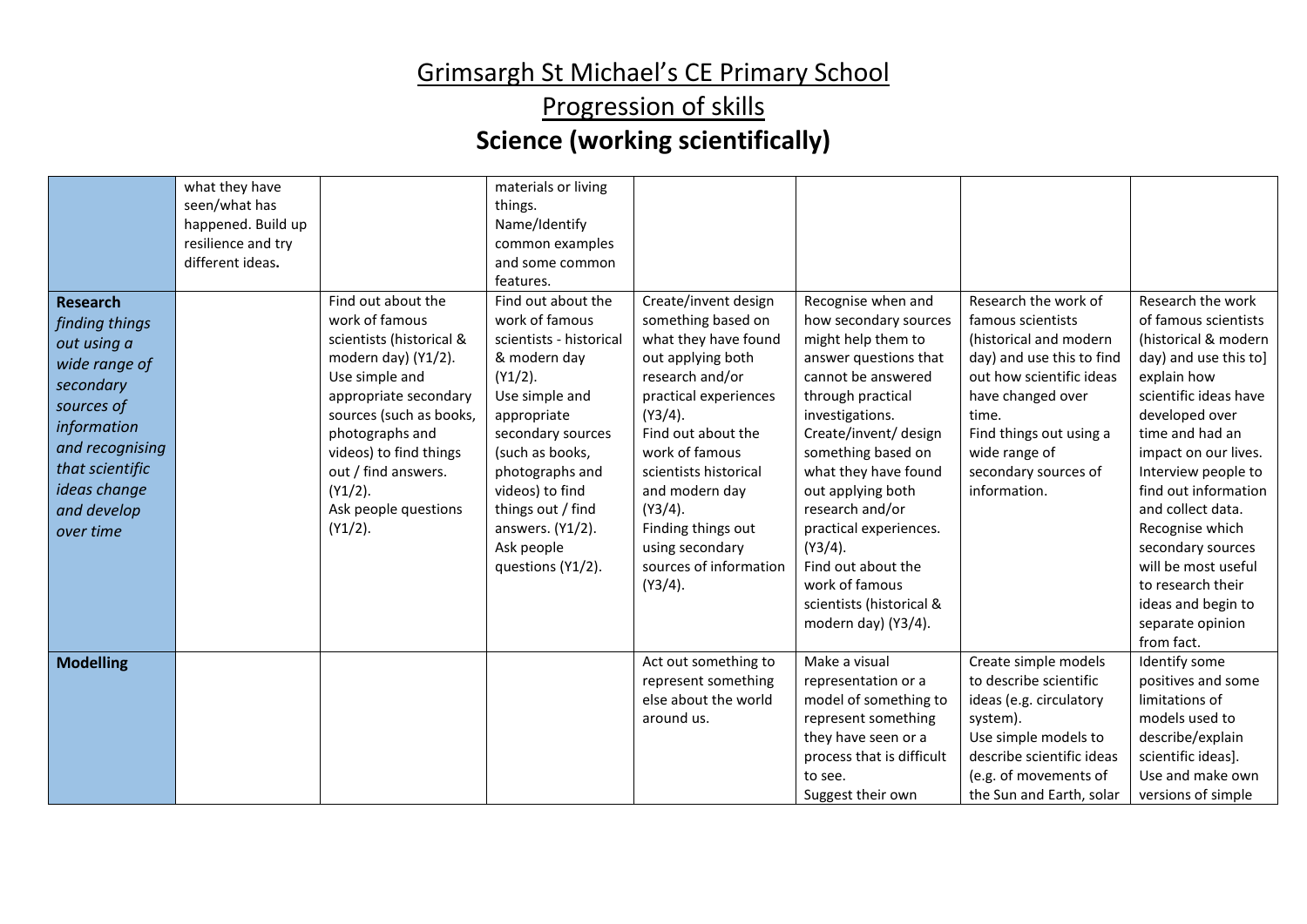|                                                                                                                                                                               |                                                                                                                                                                                                                                                                                                                                                                                                                                                                                        |                                                                                                                                                                                                                                                                                                                                                                                                                                                                                                                 |                                                                                                                                                                                                                                                                                                                                                                   | ideas on a concept and<br>compare these with<br>models or images.                                                                                                                                                                                                                                                                                                                                                                                                                                      | system, shadow clocks,<br>magnetic compasses for<br>navigation).                                                                                                                                                                                                                                                                                                                                                                                   | models to describe<br>and explain<br>scientific ideas (e.g.<br>periscopes, simple<br>lever, burglar<br>alarm).                                                                                                                                                                                                                                                                                                                                                                                                           |
|-------------------------------------------------------------------------------------------------------------------------------------------------------------------------------|----------------------------------------------------------------------------------------------------------------------------------------------------------------------------------------------------------------------------------------------------------------------------------------------------------------------------------------------------------------------------------------------------------------------------------------------------------------------------------------|-----------------------------------------------------------------------------------------------------------------------------------------------------------------------------------------------------------------------------------------------------------------------------------------------------------------------------------------------------------------------------------------------------------------------------------------------------------------------------------------------------------------|-------------------------------------------------------------------------------------------------------------------------------------------------------------------------------------------------------------------------------------------------------------------------------------------------------------------------------------------------------------------|--------------------------------------------------------------------------------------------------------------------------------------------------------------------------------------------------------------------------------------------------------------------------------------------------------------------------------------------------------------------------------------------------------------------------------------------------------------------------------------------------------|----------------------------------------------------------------------------------------------------------------------------------------------------------------------------------------------------------------------------------------------------------------------------------------------------------------------------------------------------------------------------------------------------------------------------------------------------|--------------------------------------------------------------------------------------------------------------------------------------------------------------------------------------------------------------------------------------------------------------------------------------------------------------------------------------------------------------------------------------------------------------------------------------------------------------------------------------------------------------------------|
| <b>Recording of</b><br>'Explore<br>Observe'<br>developing a<br>deeper<br>understanding<br>of a wide range<br>of scientific<br>ideas<br>encountering<br>more abstract<br>ideas | Begin to communicate<br>and record their<br>findings using simple<br>scientific language.<br>Begin to use simple<br>scientific language to<br>talk about what they<br>have.<br>Use their own ideas to<br>offer answers to<br>questions.<br>Observe and discuss /<br>talk about / draw/ keep<br>records of changes<br>over different periods<br>of time.<br>Observe closely and<br>discuss / talk about /<br>draw /record the<br>features/properties of<br>things in the real<br>world. | Record and<br>communicate their<br>findings using<br>simple scientific<br>language.<br>Use their own ideas<br>and their<br>observations to<br>offer answers to<br>questions.<br>Observe and<br>describe simple<br>processes/cycles<br>with several steps<br>e.g. growth cycle,<br>simple food chain,<br>saying how living<br>things depend on<br>one another.<br>Recognise and<br>describe a series of<br>changes over time<br>(e.g. growth).<br>Observe, and record<br>make drawings to<br>represent things in | Observe and record<br>relationships between<br>structure and function<br>$(Y3/4)$ .<br>Observe and record<br>changes / stages over<br>time (Y3/4).<br>Explore / observe<br>things in the local<br>environment / real<br>contexts and record<br>observations (Y3/4).<br>Record<br>observations/explorati<br>ons/<br>processes using simple<br>scientific language. | Suggest their own<br>ideas on a concept and<br>compare these with<br>what they observe /<br>find out.<br>Develop simple<br>descriptions from their<br>observations use<br>relevant scientific<br>language to discuss<br>their ideas.<br>Observe and record<br>relationships between<br>structure and function<br>$(Y3/4)$ .<br>Observe and record<br>changes / stages over<br>time (Y3/4).<br>/ observe things in the<br>local environment /<br>real contexts and<br>record observations<br>$(Y3/4)$ . | Read, spell and<br>pronounce scientific<br>vocabulary correctly<br>$(Y5/6)$ .<br>Use their developing<br>scientific knowledge<br>and understanding and<br>relevant scientific<br>language to discuss,<br>communicate and<br>explain their findings.<br>Explore more abstract<br>systems/functions/chan<br>ges and record their<br>understanding of these<br>(e.g. circulatory<br>system).<br>Observe changes over<br>different periods of<br>time. | Encounter more<br>abstract ideas and<br>begin to recognise<br>how these ideas<br>help them to<br>understand and<br>predict how the<br>world operates.<br>Use correct<br>scientific knowledge<br>and understanding<br>and relevant<br>scientific language<br>to explain their<br>findings and justify<br>their scientific ideas.<br>Explore more<br>abstract<br>systems/functions<br>/changes/behaviour<br>s and record their<br>understanding of<br>these (e.g. the<br>relationship<br>between diet,<br>exercise, drugs, |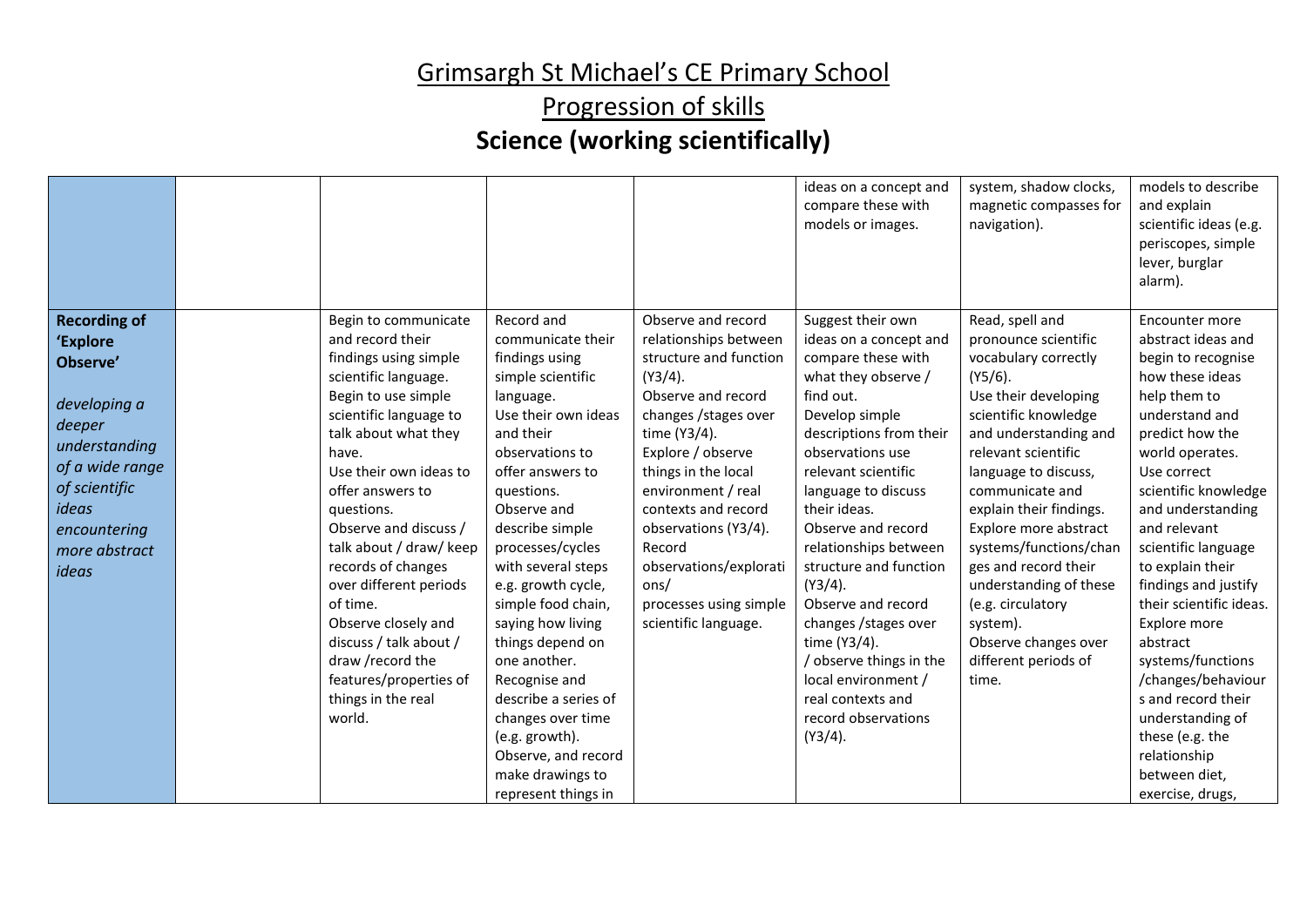| <b>Questioning</b><br>asking their<br>own questions<br>about scientific<br>phenomena<br><b>Planning</b> | Ask simple questions<br>stimulated by the<br>world around them.<br>Demonstrate curiosity<br>by the questions they<br>ask.<br>Begin to | the real world with<br>some accuracy.<br>Raise their own<br>questions based on<br>or linked to things<br>they have observed.<br>Set up a | Explore their own<br>ideas about 'what<br>if?' scenarios e.g.<br>humans did not have<br>skeletons.<br>Begin to understand<br>that some questions<br>are testable/ can be<br>tested in the<br>classroom and some<br>cannot.<br>Within a group<br>suggest relevant<br>questions about what<br>they observe and<br>about the world<br>around them.<br>Help to decide about | Choose/select a<br>relevant question that<br>can be answered [by<br>research or<br>experiment/test].<br>Ask/raise their own<br>relevant questions<br>with increasing<br>confidence and<br>independence about at<br>they observe and<br>about the world<br>around them.<br>Investigate the effect | Raise different kinds of<br>questions (Y5/6)<br>Refine a scientific<br>question so that it can<br>be investigated.<br>Ask pertinent<br>questions.<br>Explain which variables | lifestyle and health;<br>evolutionary<br>changes; burning,<br>rusting; reflection<br>and refraction of<br>light; friction, air<br>resistance, gravity).<br>Read, spell and<br>pronounce scientific<br>vocabulary<br>correctly.<br>Recognise scientific<br>questions that do<br>not yet have<br>definitive answers.<br>Use<br>observations/data<br>gathered to<br>construct a further<br>(testable or<br>research) question.<br>Raise different kinds<br>of questions (Y5/6).<br>Plan enquiries, |
|---------------------------------------------------------------------------------------------------------|---------------------------------------------------------------------------------------------------------------------------------------|------------------------------------------------------------------------------------------------------------------------------------------|-------------------------------------------------------------------------------------------------------------------------------------------------------------------------------------------------------------------------------------------------------------------------------------------------------------------------------------------------------------------------|--------------------------------------------------------------------------------------------------------------------------------------------------------------------------------------------------------------------------------------------------------------------------------------------------|------------------------------------------------------------------------------------------------------------------------------------------------------------------------------|-------------------------------------------------------------------------------------------------------------------------------------------------------------------------------------------------------------------------------------------------------------------------------------------------------------------------------------------------------------------------------------------------------------------------------------------------------------------------------------------------|
| using different                                                                                         | choose/suggest ways                                                                                                                   | comparative test.                                                                                                                        | how to set up a simple                                                                                                                                                                                                                                                                                                                                                  | of something on                                                                                                                                                                                                                                                                                  | need to be controlled                                                                                                                                                        | including                                                                                                                                                                                                                                                                                                                                                                                                                                                                                       |
| types of                                                                                                | to find answers.                                                                                                                      | In a group                                                                                                                               | fair test and begin to                                                                                                                                                                                                                                                                                                                                                  | something else.                                                                                                                                                                                                                                                                                  | and why.                                                                                                                                                                     | recognising and                                                                                                                                                                                                                                                                                                                                                                                                                                                                                 |
| scientific                                                                                              | Perform simple                                                                                                                        | choose/suggest                                                                                                                           | recognise when a test                                                                                                                                                                                                                                                                                                                                                   | Start to make their                                                                                                                                                                                                                                                                              | Make most of the                                                                                                                                                             | controlling variables                                                                                                                                                                                                                                                                                                                                                                                                                                                                           |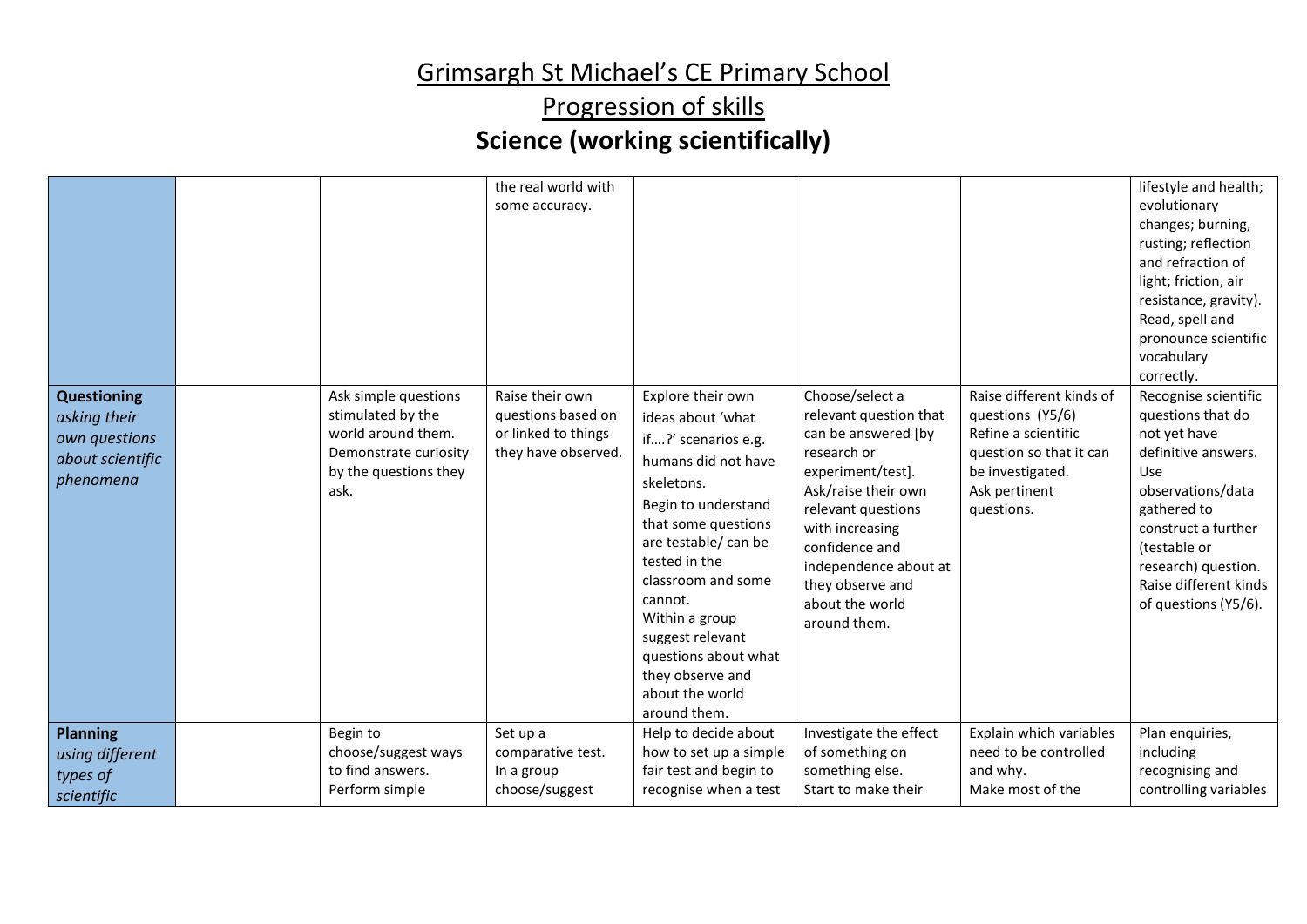| enquiry making<br>decisions about<br>and explaining<br>choices for<br>testing                                                                                                  | tests/comparative<br>tests.<br>Talk about ways of<br>answering their<br>questions.<br>Use different types of<br>scientific enquiry.<br>Experiment with a wide<br>variety of things.                                              | ways in which they<br>might answer<br>scientific questions.<br>Suggest a [practical<br>way] to find<br>answers to their<br>questions [and<br>listen to the<br>suggestions of<br>others.<br>Use different types<br>of scientific enquiry<br>to answer their own<br>questions. | is not fair.<br>As a group, begin to<br>make some decisions<br>about the best way of<br>answering their<br>questions.<br>With support/as a<br>group, set up simple<br>practical enquiries<br>incl. comparative and<br>fair tests e.g. make a<br>choice from a list of at<br>least one variable that<br>needs to be kept the<br>same when<br>conducting a fair test.<br>Find/suggest a way to<br>compare things e.g.<br>materials, magnets. | own decisions about<br>the most appropriate<br>type of science enquiry<br>they might use to<br>answer scientific<br>questions [is a fair test<br>the best way to<br>investigate their<br>question].<br>Recognise when a test<br>is necessary.<br>Carry out simple fair<br>tests [with increasing<br>confidence and make<br>some of the planning<br>decisions about what<br>to change and<br>measure/observe]. | planning decisions<br>about] and carry out<br>fair tests.<br>Recognise when it is<br>appropriate to carry out<br>a fair test and plan how<br>to set it up                                                                                                                                                          | where necessary.<br>Select and plan the<br>most appropriate<br>type of science<br>enquiry to use to<br>answer scientific<br>questions.                                                                                                                               |
|--------------------------------------------------------------------------------------------------------------------------------------------------------------------------------|----------------------------------------------------------------------------------------------------------------------------------------------------------------------------------------------------------------------------------|------------------------------------------------------------------------------------------------------------------------------------------------------------------------------------------------------------------------------------------------------------------------------|--------------------------------------------------------------------------------------------------------------------------------------------------------------------------------------------------------------------------------------------------------------------------------------------------------------------------------------------------------------------------------------------------------------------------------------------|---------------------------------------------------------------------------------------------------------------------------------------------------------------------------------------------------------------------------------------------------------------------------------------------------------------------------------------------------------------------------------------------------------------|--------------------------------------------------------------------------------------------------------------------------------------------------------------------------------------------------------------------------------------------------------------------------------------------------------------------|----------------------------------------------------------------------------------------------------------------------------------------------------------------------------------------------------------------------------------------------------------------------|
| <b>Equipment and</b><br>measurement<br>increasing<br>complexity with<br>increasing<br>accuracy and<br>precision make<br>their own<br>decisions about<br>the data to<br>collect | Observe using non-<br>standard units e.g. how<br>many lolly<br>sticks/cubes/handfuls,<br>etc.<br>Observe closely, using<br>simple equipment (e.g.<br>hand lenses, egg<br>timers).<br>Observe closely using<br>their senses (Y1). | Observe more<br>accurately by<br>measuring non-<br>standard and<br>standard units.<br>Use their senses,<br>simple<br>measurements and<br>equipment to<br>gather data with<br>increasing<br>independence.<br>Gather data to help<br>in answering                              | Collect data from their<br>own observations and<br>measurements, using<br>notes/ simple<br>tables/standard units.<br>Help to make some<br>decisions about what<br>observations to make,<br>how long to make<br>them for and the type<br>of simple equipment<br>that might be used.<br>Make simple accurate<br>measurements using                                                                                                           | Begin to identify where<br>patterns might be<br>found and use this to<br>begin to identify what<br>data to collect.<br>Make more of the<br>decisions about what<br>observations to make,<br>how long to make<br>them for and the type<br>of equipment that<br>might be used.                                                                                                                                  | Recording data and<br>results of increasing<br>complexity (Y5/6).<br>Follow safety guidelines<br>$(Y5/6)$ .<br>Make their own<br>decisions about what<br>observations to make<br>or measurements to<br>use and how long to<br>make them for<br>[recognising the need<br>for repeat readings on<br>some occasions]. | Recognise that data<br>might be unreliable<br>and describe how to<br>make it more<br>reliable.<br>Make their own<br>decisions about<br>what measurements<br>to take [and identify<br>the ranges and<br>intervals used].<br>Take<br>measurements,<br>using a range of |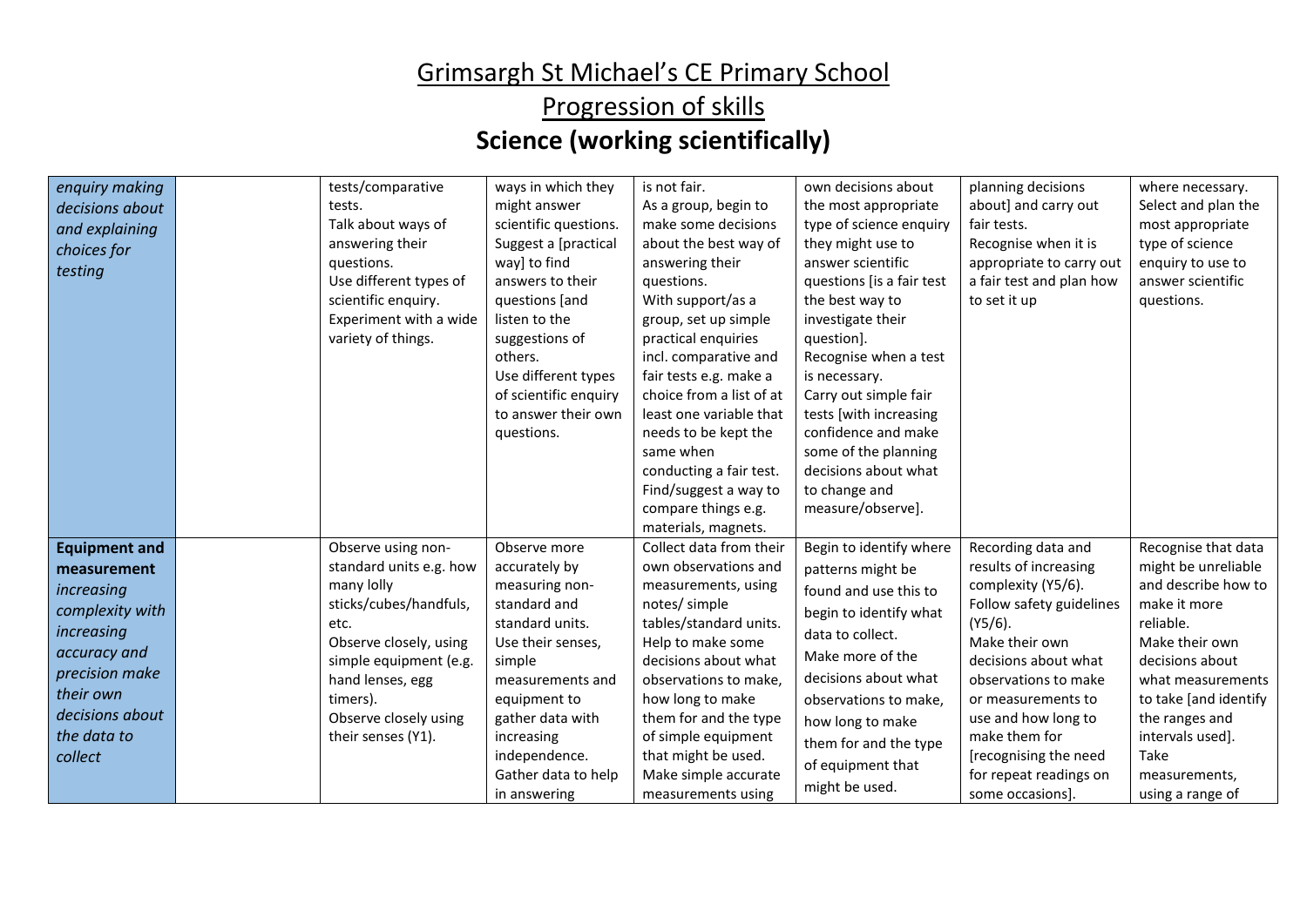|                                           |                                                          | questions.                                        | whole number<br>standard units, using a<br>range of equipment.<br>Gathering data in a<br>variety of ways to help<br>in answering<br>questions.<br>Learn how to use new<br>equipment, e.g. data<br>loggers.<br>Explore observe with<br>increased accuracy<br>using a hand lens or<br>microscope. | Learn how to use new<br>equipment, such as<br>data loggers &<br>measure temperature<br>in degrees Celsius (°C)<br>using a thermometer.<br>Understand<br>precautions for<br>working safely.<br>Collect and record data<br>from their own<br>observations and<br>measurements, using<br>notes/simple<br>tables/standard units,<br>to help to make<br>decisions.<br>Make accurate<br>measurements using<br>standard units [and<br>more complex units<br>and parts of units]<br>using a range of<br>equipment. | Decide how to record<br>data from a choice of<br>familiar approaches.<br>Choose the most<br>appropriate equipment<br>to make<br>measurements.<br>Explain how to use<br>equipment accurately. | equipment, with<br>increasing accuracy<br>and precision.<br>Choose and use the<br>most appropriate<br>equipment to<br>support<br>observation, make<br>measurements,<br>collect data.<br>Record data and<br>results of increasing<br>complexity (Y5/6)<br>Follow [and suggest]<br>safety guidelines. |
|-------------------------------------------|----------------------------------------------------------|---------------------------------------------------|-------------------------------------------------------------------------------------------------------------------------------------------------------------------------------------------------------------------------------------------------------------------------------------------------|------------------------------------------------------------------------------------------------------------------------------------------------------------------------------------------------------------------------------------------------------------------------------------------------------------------------------------------------------------------------------------------------------------------------------------------------------------------------------------------------------------|----------------------------------------------------------------------------------------------------------------------------------------------------------------------------------------------|-----------------------------------------------------------------------------------------------------------------------------------------------------------------------------------------------------------------------------------------------------------------------------------------------------|
| <b>Communicating</b><br><b>Recording</b>  | Present their findings<br>in a range of ways             | Record and<br>communicate their                   | Record and present<br>findings using simple                                                                                                                                                                                                                                                     | Record findings using<br>simple scientific                                                                                                                                                                                                                                                                                                                                                                                                                                                                 | Record data and results<br>of increasing complexity                                                                                                                                          | Make decisions on<br>the most                                                                                                                                                                                                                                                                       |
| recording data,<br>reporting<br>findings, | using templates where<br>necessary e.g.<br>talk/discuss; | findings in a range<br>of ways with<br>increasing | scientific language and<br>vocabulary, including<br>discussions, oral and                                                                                                                                                                                                                       | language and<br>vocabulary, including<br>discussions, oral and                                                                                                                                                                                                                                                                                                                                                                                                                                             | using tables, bar and<br>line graphs, and<br>models.                                                                                                                                         | appropriate format<br>to present scientific<br>data.<br>Record data and                                                                                                                                                                                                                             |
| presenting                                | write/describe; draw                                     | independence e.g.                                 | written explanations,                                                                                                                                                                                                                                                                           | written explanations,                                                                                                                                                                                                                                                                                                                                                                                                                                                                                      | Report findings from                                                                                                                                                                         |                                                                                                                                                                                                                                                                                                     |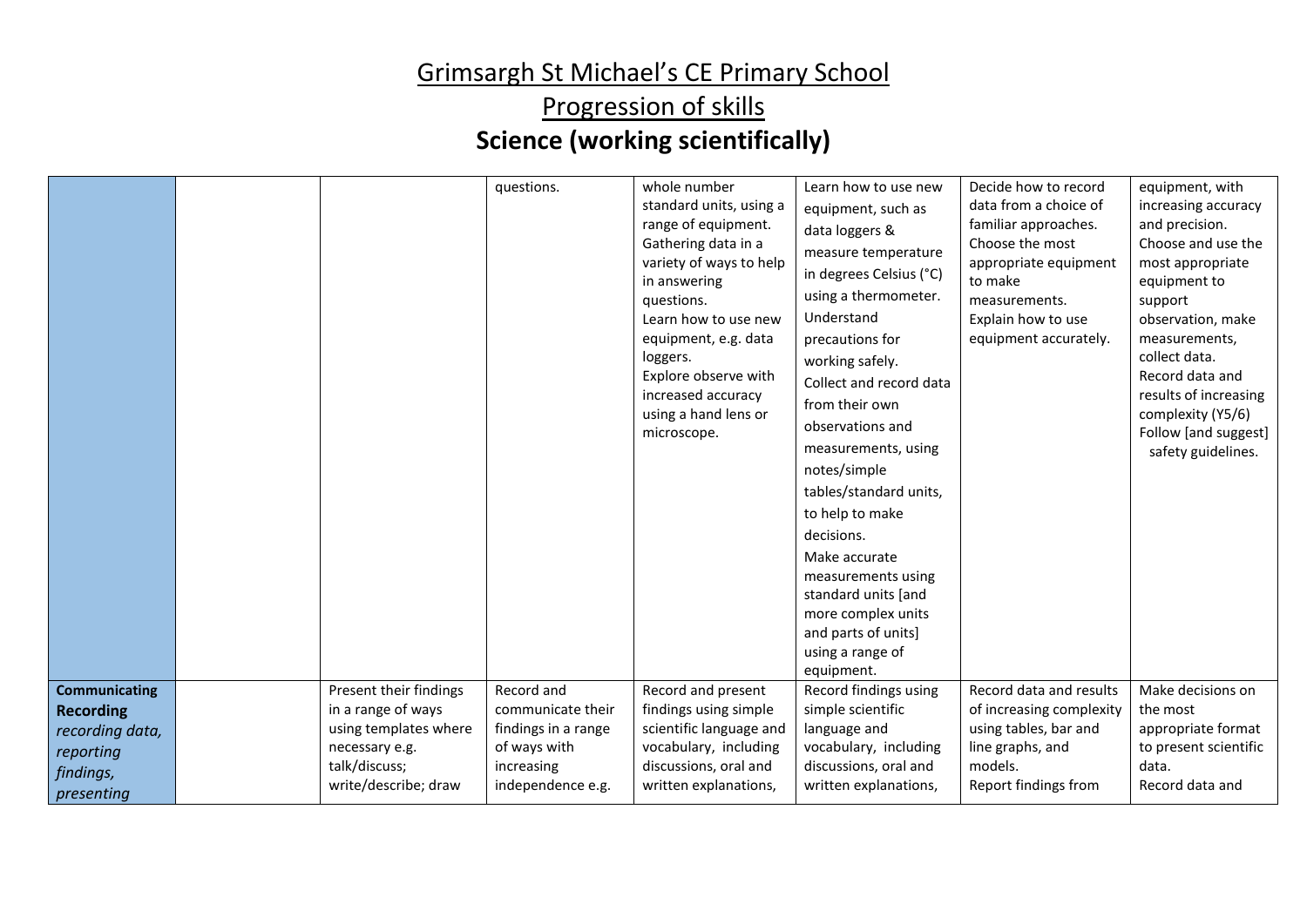| findings                                                                                                 | pictures; annotated<br>photographs; video;<br>make/construct tables,<br>charts and displays.<br>Communicate their<br>ideas to a range of<br>audiences in a variety<br>of ways.<br>Begin to use some<br>simple scientific<br>language. | talk/discuss;<br>write/describe;<br>draw pictures; take<br>photographs; video;<br>make/construct a<br>variety of tables,<br>charts [including<br>simple, bar charts<br>produced as a group<br>and displays.<br>Make some choices<br>on how to<br>communicate their<br>ideas to a range of<br>audiences in a<br>variety of ways.<br>Use simple scientific<br>language in their<br>recording.<br>Record simple data<br>with some accuracy. | notes, drawings<br>annotated, pictorial<br>representations,<br>labelled diagrams,<br>simple tables, bar<br>charts [using ranges<br>and intervals (scales)<br>chosen for them]<br>displays or<br>presentations.<br>Record, classify and<br>present data in a<br>variety of ways to help<br>in answering<br>questions.<br>Communicate their<br>findings in ways that<br>are appropriate for<br>different audiences.<br>$(Y3/4)$ . | notes, drawings<br>(annotated), pictorial<br>representations,<br>labelled diagrams,<br>tables and bar charts<br>[where intervals and<br>ranges agreed through<br>discussion], displays or<br>presentations.<br>Begin to select the<br>most useful ways to<br>record, classify and<br>present data from a<br>range of choices.<br>Make decisions on how<br>best to] communicate<br>their findings in ways<br>that are appropriate<br>for different audiences.<br>(Y3/4) | enquiries using<br>discussion, drawings<br>[annotated], oral and<br>written explanations of<br>results, and<br>conclusions.<br>Present findings in<br>written form, displays<br>and other presentations<br>(Y5/6) | results of increasing<br>complexity using<br>scientific diagrams<br>and labels,<br>recognised symbols,<br>classification keys,<br>tables, bar and line<br>graphs, and models.<br>Report findings<br>from enquiries using<br>discussion, drawings<br>[annotated], oral<br>and written<br>explanations of<br>results, explanations<br>involving causal<br>relationships, and<br>conclusions.<br>Present findings in<br>written form,<br>displays and other |
|----------------------------------------------------------------------------------------------------------|---------------------------------------------------------------------------------------------------------------------------------------------------------------------------------------------------------------------------------------|------------------------------------------------------------------------------------------------------------------------------------------------------------------------------------------------------------------------------------------------------------------------------------------------------------------------------------------------------------------------------------------------------------------------------------------|---------------------------------------------------------------------------------------------------------------------------------------------------------------------------------------------------------------------------------------------------------------------------------------------------------------------------------------------------------------------------------------------------------------------------------|------------------------------------------------------------------------------------------------------------------------------------------------------------------------------------------------------------------------------------------------------------------------------------------------------------------------------------------------------------------------------------------------------------------------------------------------------------------------|-------------------------------------------------------------------------------------------------------------------------------------------------------------------------------------------------------------------|----------------------------------------------------------------------------------------------------------------------------------------------------------------------------------------------------------------------------------------------------------------------------------------------------------------------------------------------------------------------------------------------------------------------------------------------------------|
|                                                                                                          |                                                                                                                                                                                                                                       | Record data to help<br>in answering<br>questions.                                                                                                                                                                                                                                                                                                                                                                                        |                                                                                                                                                                                                                                                                                                                                                                                                                                 |                                                                                                                                                                                                                                                                                                                                                                                                                                                                        |                                                                                                                                                                                                                   | presentations<br>$(Y5/6)$ .                                                                                                                                                                                                                                                                                                                                                                                                                              |
| <b>Describe</b><br>results<br>Looking for<br>patterns<br>analysing<br>functions,<br>relationships<br>and | Sequence photographs<br>of an<br>event/observation.<br>Observe changes over<br>different periods of<br>time and<br>discuss/talk/record<br>about what has<br>happened.                                                                 | With guidance,<br>begin to notice<br>patterns and<br>relationships.<br>Order their findings.<br>Recognise if results<br>matched<br>predictions.<br>Talk/ discuss/                                                                                                                                                                                                                                                                        | Describe and compare<br>the effect of different<br>factors on something.<br>With help, look for<br>changes and patterns<br>in their observations<br>and data.<br>Use their results to<br>consider whether they                                                                                                                                                                                                                  | Notice/find patterns in<br>their observations and<br>data.<br>Describe the effect of<br>something/different<br>factors on something<br>else.<br>Help to make decisions<br>about how to analyse                                                                                                                                                                                                                                                                         | Identify patterns that<br>might be found in the<br>natural environment.<br>Look for patterns and<br>notice relationships<br>between things [and<br>describe these).                                               | Look for different<br>causal (cause and<br>effect) relationships<br>in their data<br>(something<br>effecting something<br>else) and (describe<br>the pattern<br>succinctly).                                                                                                                                                                                                                                                                             |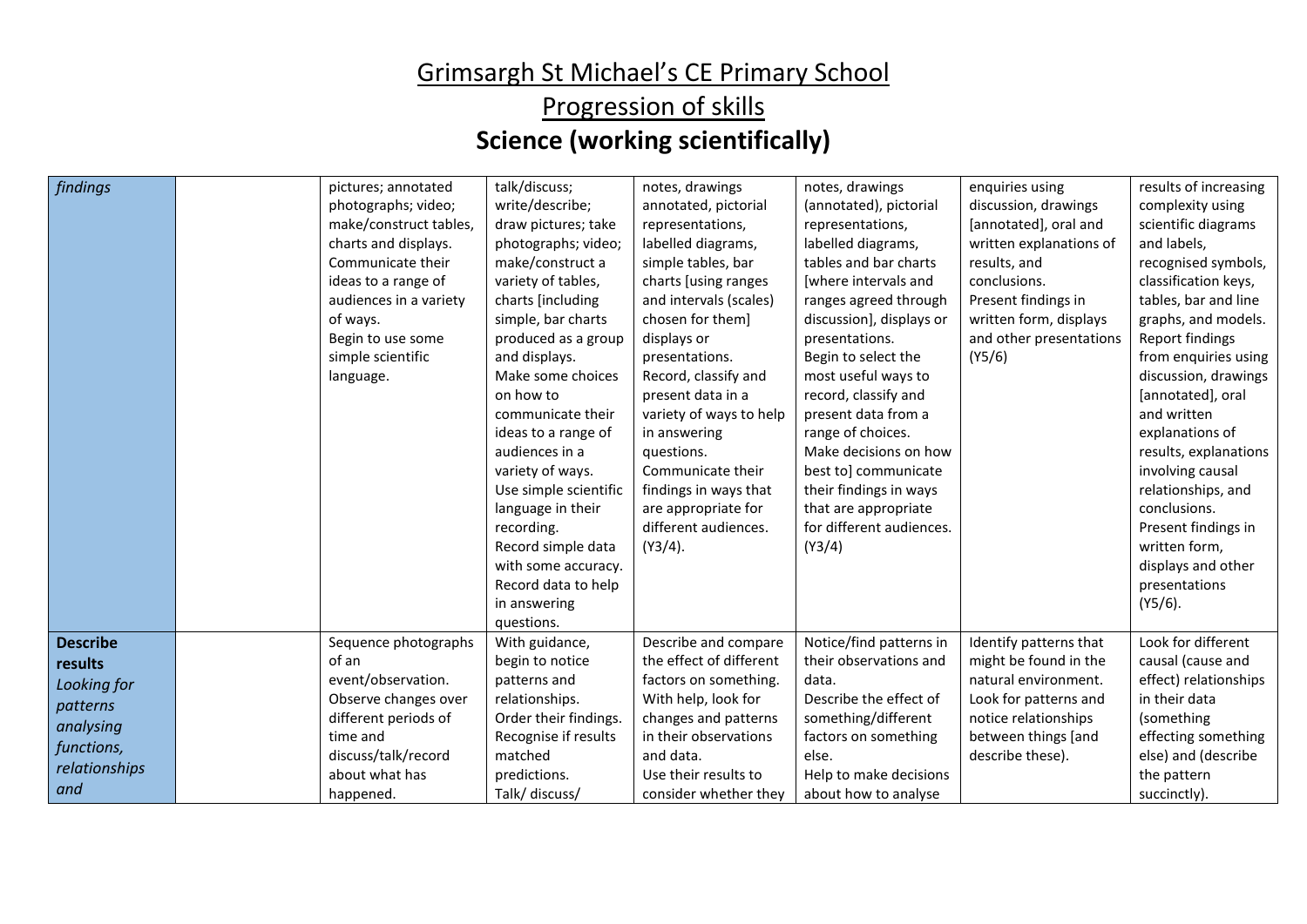| interactions<br>more<br>systematically                                | Talk/ discuss/<br>describe/record about<br>what they have seen/<br>what has happened.                                                                                                                                                                                                                    | describe/record<br>with some accuracy<br>what they have<br>seen/ what has<br>happened.                                                                                                                                                                                                                                                                                                | meet predictions.                                                                                                                                                                                                                                                                                                                       | their data.                                                                                                                                                                                                                                                                                                                                                                     |                                                                                                                                                                                                                                                                                         | Identify patterns<br>that might be found<br>in the natural<br>environment over<br>long periods of time<br>and describe how<br>these have been<br>used to develop<br>scientific theories<br>(e.g. evolution).                                                                                                                                     |
|-----------------------------------------------------------------------|----------------------------------------------------------------------------------------------------------------------------------------------------------------------------------------------------------------------------------------------------------------------------------------------------------|---------------------------------------------------------------------------------------------------------------------------------------------------------------------------------------------------------------------------------------------------------------------------------------------------------------------------------------------------------------------------------------|-----------------------------------------------------------------------------------------------------------------------------------------------------------------------------------------------------------------------------------------------------------------------------------------------------------------------------------------|---------------------------------------------------------------------------------------------------------------------------------------------------------------------------------------------------------------------------------------------------------------------------------------------------------------------------------------------------------------------------------|-----------------------------------------------------------------------------------------------------------------------------------------------------------------------------------------------------------------------------------------------------------------------------------------|--------------------------------------------------------------------------------------------------------------------------------------------------------------------------------------------------------------------------------------------------------------------------------------------------------------------------------------------------|
| <b>Explain results</b><br>Draw<br>conclusions<br>based on<br>evidence | Read and spell<br>scientific vocabulary<br>$(Y1/2)$ .<br>Suggest how things<br>happen.<br>Use their observations<br>and ideas to suggest<br>answers to questions.<br>Begin to use simple<br>scientific language to<br>talk about what they<br>have found out.<br>Talk about what they<br>have found out. | Begin to explain<br>how they knowuse<br>the word because<br>"it is because"<br>(Y2) / suggest how<br>and/or why things<br>happen.<br>Draw on use their<br>results and their<br>own experience to<br>answer their<br>questions.<br>Begin to use simple<br>scientific language<br>to describe or<br>explain what they<br>have found out.<br>Read and spell<br>scientific<br>vocabulary. | Read and spell<br>scientific vocabulary<br>correctly and with<br>confidence (Y3/4).<br>Use their own<br>experience and some<br>evidence or results to<br>draw simple<br>conclusions and<br>answer questions.<br>Talk about and record<br>their findings using<br>simple scientific<br>language.<br>Explain why things<br>have happened. | Begin to develop their<br>ideas about<br>relationships and<br>interactions.<br>Reporting on findings<br>from enquiries<br>[beginning to identify<br>the scientific facts in<br>their data].<br>Use relevant scientific<br>language to discuss,<br>communicate, report<br>their findings.<br>Read and spell<br>scientific vocabulary<br>correctly and with<br>confidence (Y3/4). | Use their developing<br>scientific knowledge<br>and understanding and<br>relevant scientific<br>language to explain<br>their findings.<br>Draw conclusions based<br>on their data and<br>observations.<br>Read, spell and<br>pronounce scientific<br>vocabulary correctly<br>$(Y5/6)$ . | Identify evidence<br>that refutes or<br>supports their ideas<br>$(Y5/6)$ .<br>Use their evidence<br>to justify their ideas.<br>Use correct<br>scientific knowledge<br>and understanding<br>and relevant<br>scientific language<br>to explain their<br>findings.<br>Read, spell and<br>pronounce scientific<br>vocabulary correctly<br>$(Y5/6)$ . |
| <b>Trusting my</b><br>results                                         |                                                                                                                                                                                                                                                                                                          |                                                                                                                                                                                                                                                                                                                                                                                       | Say whether what<br>happened was what<br>they expected and                                                                                                                                                                                                                                                                              | Use results to suggest<br>improvements, new<br>questions and                                                                                                                                                                                                                                                                                                                    | Use test results to make<br>predictions to set up<br>further comparative                                                                                                                                                                                                                | Use their results to<br>identify when<br>further comparative                                                                                                                                                                                                                                                                                     |